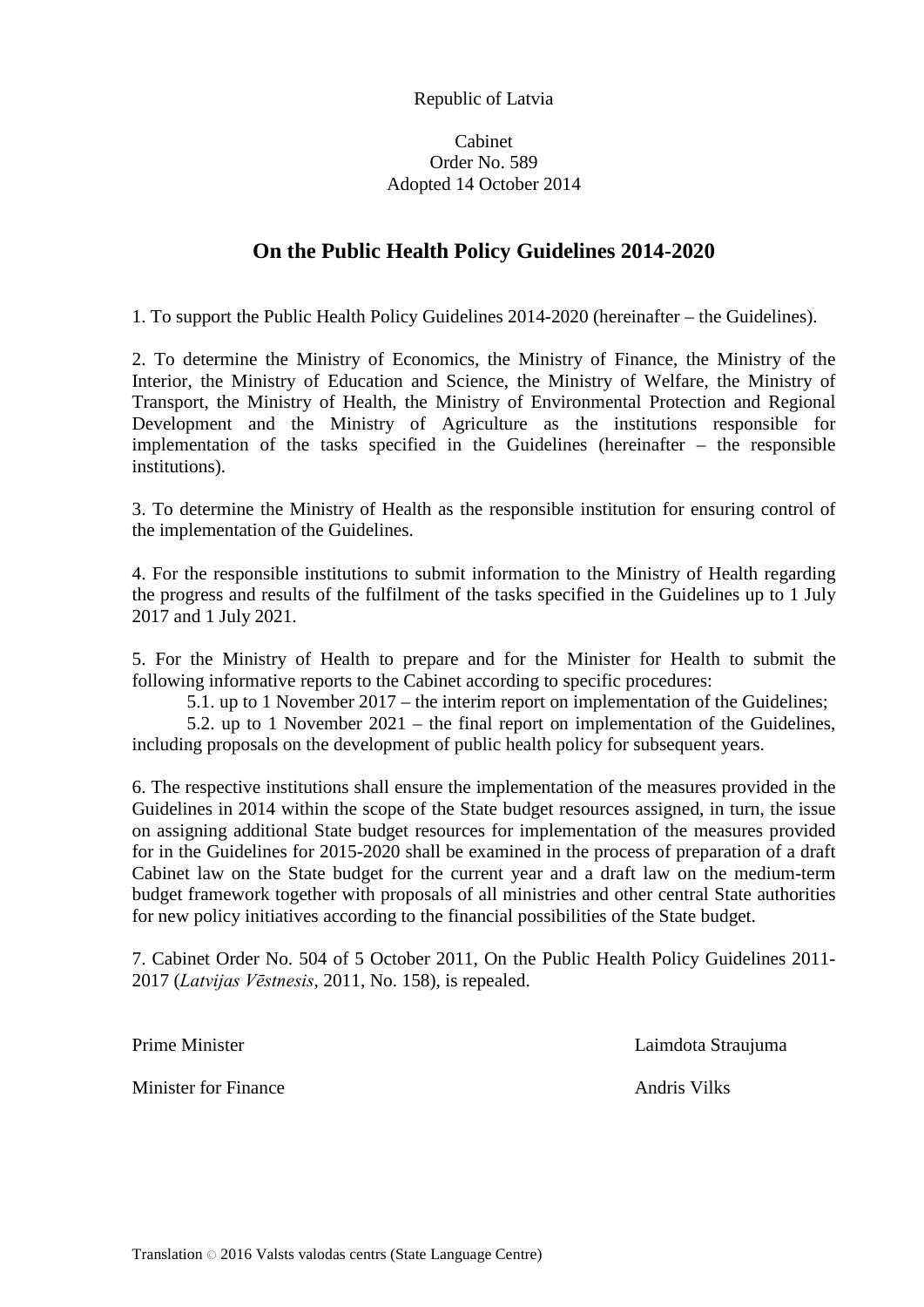## **Summary of the Public Health Policy Guidelines 2014-2020**

The Public Health Policy Guidelines 2014-2020 (hereinafter – the Guidelines) are a medium-term policy planning document, which is based on the World Health Organisation Regional Strategy for Europe "Health 2020" and has been drawn up in order to update the situation description included in the Public Health Policy Guidelines 2011-2017, formulation of the problems, objectives, policy results, the tasks defined in action directions<sup>1</sup>, and to align them with the National Development Plan of Latvia 2014-2020 and the new financial planning period.

The main causes of death of inhabitants of Latvia are non-communicable diseases: mainly cardiovascular diseases, malignant tumours and external causes of death.

The development of non-communicable diseases is largely influenced by factors related to the lifestyle – unhealthy diet, insufficient physical activity, and harmful habits (smoking, use of alcohol and drugs). The most efficient prevention measures for cardiovascular diseases are to quit smoking, regular physical activities, to choose healthy diet and to maintain adequate body weight.

Health and development of a child in prenatal period and during the first year of life is mainly determined by health of his or her mother and father, as well as the knowledge of the parents regarding their own health and health of the child expected and their care for the child. However, the knowledge of parents on the negative impact of using addictive substances on the health of the pregnant woman and the foetus, on the significance of commencing health care of a pregnant woman in due time and on preventive measures for reducing child injury is insufficient.

Each year the potential years of life lost due to external causes of death in Latvia (up to 64 years of age) exceed 40 thousand. Mortality due to external causes of death in Latvia is approximately twice as high as on average in the European Union. It may be prevented by promoting environmental safety (for example, road traffic safety, housing safety), as well as by educating the public regarding the impact of lifestyle habits and behaviour on the health of an individual.

The spread of several communicable diseases in many countries across the world, including Latvia, has been interrupted, restricted or completely eliminated by introducing new efficient vaccines, by improving the epidemiological surveillance system, as well as by efficiently co-ordinating international action in cases of epidemic. However, the risks of epidemic still exist because nowadays communicable diseases spread very quickly, without respecting state borders and the living standards in the state. One of the most significant preconditions for ensuring high quality and sustainable health care is supervision and control of antimicrobial resistance.

The health care system does not have sufficient financial support from the State, as well as there is a high level of direct payments of patients, and it has a significant impact on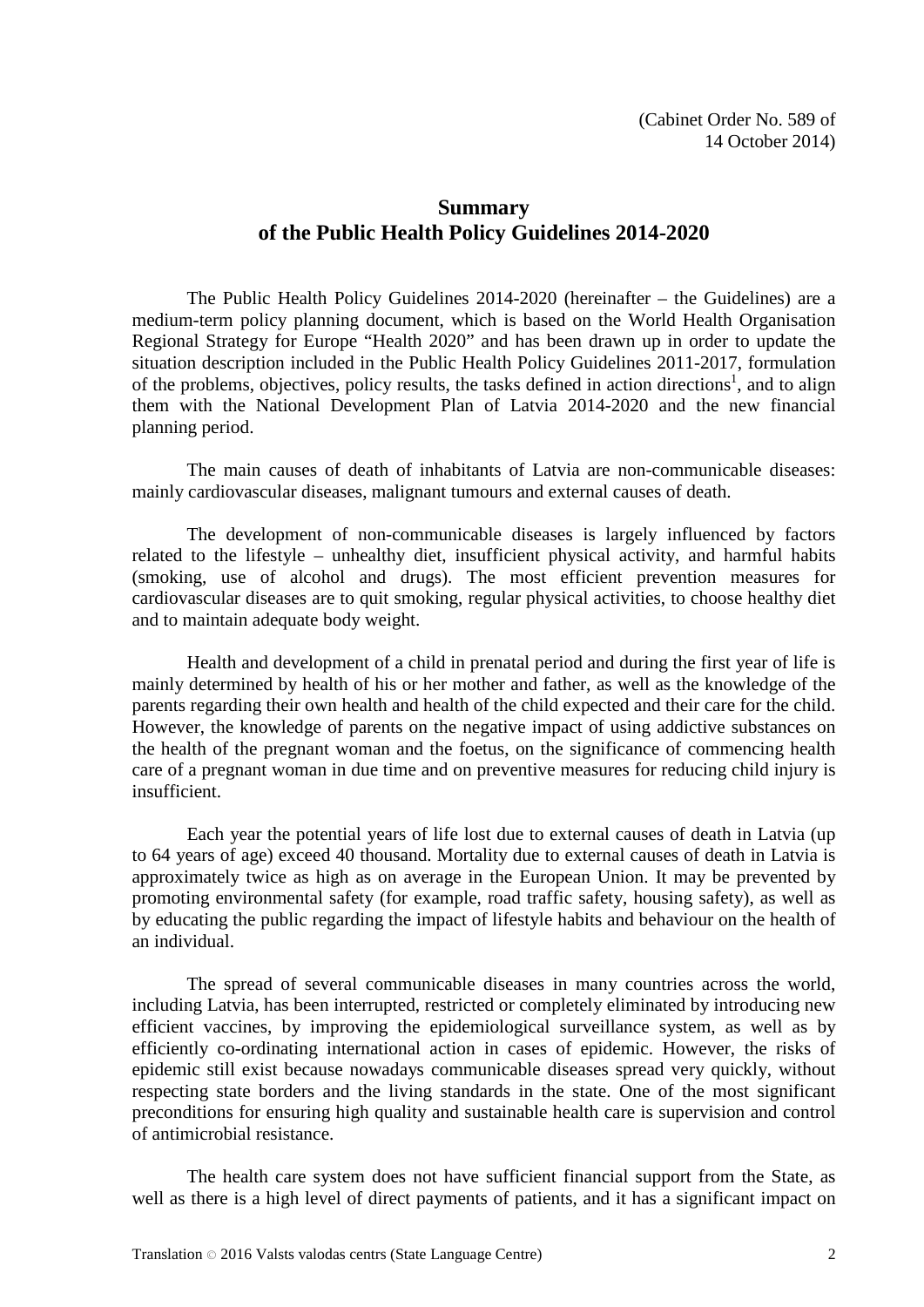access to health care. The health care system solves neglected health problems because patients do not always have the possibility to find a doctor in due time.

The overarching objective of the public health policy is to increase the number of healthy life years of inhabitants of Latvia and to prevent premature death, preserving, improving and restoring health.

The tasks to be carried out until 2020:

– to increase the number of healthy life years by three years (to reach 57 years for men and 60 years for women in 2020);

– to reduce the indicator of potential years of life lost by 11% (up to 64 years of age) (to achieve 5 300 per 100 000 inhabitants in 2020).

The following sub-objectives have been brought forward for achieving the overarching objective of the policy:

1. To prevent inequality in the field of health by taking measures in order to ensure equal health promotion and health care opportunities for inhabitants of Latvia.

2. To reduce premature mortality from non-communicable diseases by reducing the negative impact of risk factors on health.

3. To improve the health of a mother, father and child, to reduce infant mortality.

4. To promote healthy and safe life and working environment, to reduce injuries and mortality from external causes of death.

5. To reduce morbidity of inhabitants from communicable diseases.

6. To ensure efficient management of the health care system and rational utilisation of resources in order to improve the sustainability of operation of the health care system and equal access for all inhabitants of Latvia to good quality health care services, which are funded from the State budget resources.

Main action directions for achievement of the objective brought forward are as follows:

– provision of partnership and intersectoral co-operation, promoting equal health opportunities for all inhabitants;

– reduction of the spread of non-communicable disease risk factors;

– health improvement of pregnant women and children;

– reduction of injuries and the impact of environmental risks on the public health;

– prevention of communicable diseases;

– establishment of a high quality, safe and sustainable system of health care services (including reduction of patient contributions, reducing of queues to planned services, increase of work remuneration for employees of the health care sector, access to medicinal products for patients), ensuring equal access to services for all inhabitants of Latvia.

Additional budget resources are necessary for implementation of the measures provided for in the Guidelines (in comparison to 2014) in 2015 – 105 666 thous. euros, in 2016 – 209 367 thous. euros, in 2017 – 377 225 thous. euros, in 2018 – 542 494 thous. euros, in 2019 – 612 334 thous. euros, and in 2020 – 680 910 thous. euros, including: